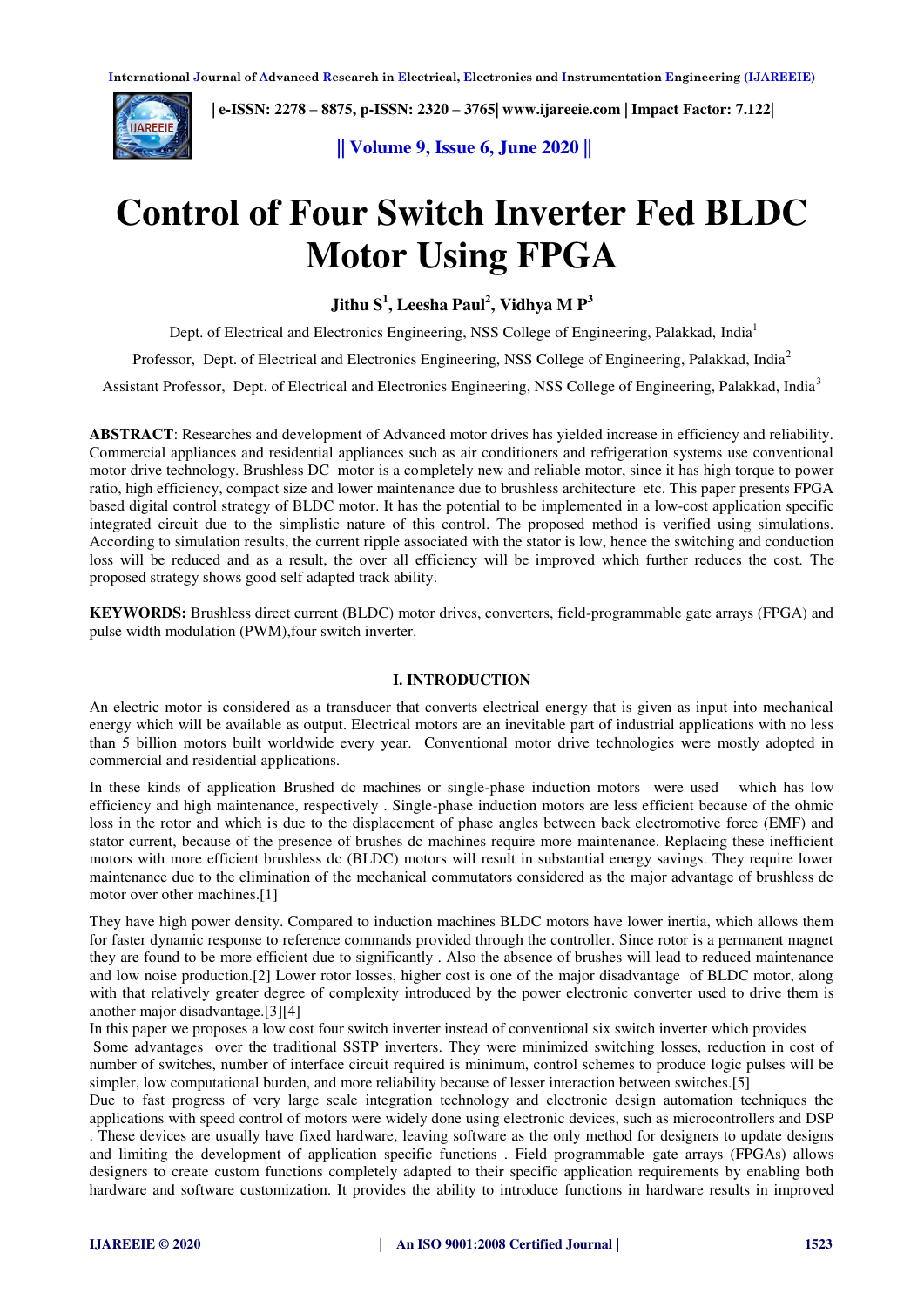

 **| e-ISSN: 2278 – 8875, p-ISSN: 2320 – 3765[| www.ijareeie.com](http://www.ijareeie.com/) | Impact Factor: 7.122|** 

## **|| Volume 9, Issue 6, June 2020 ||**

performance . These additional freedom provide enhanced system performance, especially for motor speed control and energy efficiency.

Paper is organised as follows. Section II describes the mathematical modelling of BLDC motor and its transfer

Function represents basic design of BLDC motor. Section III presents the four switch control of BLDC motor. Section IV represents drive strategies of BLDC motor and the working of a four switch inverter with different modes and schematic diagram. Section V represents the matlab/ simulink model and results of the proposed system. Finally section VI represents the conclusion.

## **II.MATHEMATICAL MODELLING OF BLDC MOTOR**

This section presents the mathematical modelling and design of a BLDC motor. The controller will consider the BLDC motor as a digital system. The method used in this digital controller strategy is very simple. Change in speed is obtained by having variation in the duty ratio of the switches. Hysteresis current controller has inherent current control capability, whereas a PWM control does not have that property, and that incapability is compensated with the help of a current limiter.[7]

Basic circuit analysis is used to obtain the equations associated with the BLDC motor. The mathematical model of the machine are defined by a set of differential equations . These are per phase modelled equations. A per phase model is shown in figure 1 [7][8].



Fig. 1 Equivalent circuit of BLDC motor

$$
Va = ia (t) Ra + La \frac{di_a}{dt} + e_a (t)
$$
 (1)

$$
Vb = ib (t)Rb + Lb \frac{di_b}{dt} + e_b (t)
$$
 (2)

$$
Vc = ic(t)Rc + La\frac{a_1}{dt} + e_c(t)
$$
 (3)

$$
T_e(t) - T_l(t) = j \frac{d\omega(t)}{dt} + B\omega(t) \tag{4}
$$

Where V, I and e are the voltage, current and back-emf's of three phases  $a,b$  and  $c$ . R and L are the resistance and inductance of each phase respectively.

The electrical and mechanical equations were used to obtain the value of duty ratio D . The value of D can be defined as a function of the motor parameters. From the torque equation,

$$
T_{em} = j\frac{d\omega}{dt} + B\omega + T_L
$$
 (5)

where  $T_{em}$ ,  $\omega(t)$ , *b*, *J*, and  $T_L$  were developed electromagnetic torque, rotor angular velocity, viscous friction constant, rotor moment of inertia, and load torque, respectively

$$
K_t I = J \frac{d\omega}{dt} + B\omega + T_l \tag{6}
$$

where  $K_t$  = torque constant and  $I$  = average current.

At steady state, the time phase voltage equations can be written in terms of phase voltage  $Van$ , phase current  $I$ , winding resistance, and velocity constant  $K_e$  as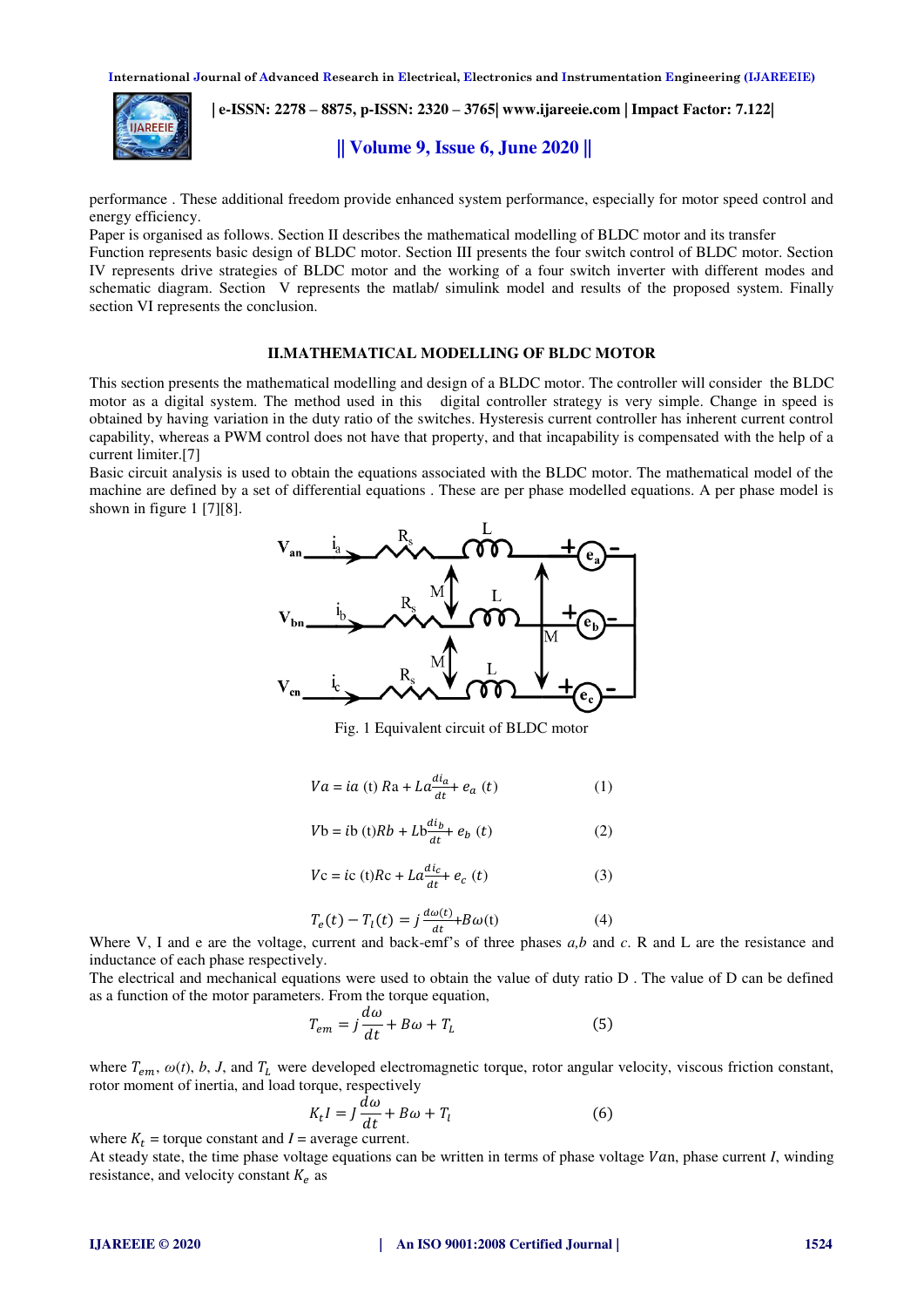## **| e-ISSN: 2278 – 8875, p-ISSN: 2320 – 3765[| www.ijareeie.com](http://www.ijareeie.com/) | Impact Factor: 7.122|**

# **|| Volume 9, Issue 6, June 2020 ||**

$$
V_{an} = IR_a + K_e w_{ss}
$$
 (7)

Substituting the value of the steady-state current and defining the phase voltage in terms of dc-link voltage  $V_{DC}$  and duty *D*, we get

$$
DV_{DC} = \frac{(T_L + W_{SS})}{K_t} R + K_e \omega_{ss}
$$
 (8)

where  $\omega_{ss}$  denotes the steady-state angular velocity. Therefore, the duty ratio can be expressed in terms of the motor parameters as

$$
D = \frac{1}{v_{DC}} \left[ \frac{(T_L + W_{SS})}{K_t} R + K_e \right]
$$
 (9)

The expression of back-EMF can be modified as denoted in;

**AREEIE** 

$$
E_a = K_e * (\theta) * \omega(t) \tag{10}
$$

$$
E_b = K_e * (\theta - 2\pi/3) * \omega(t) \tag{11}
$$

$$
E_c = K_e * (\theta + 2\pi/3) * \omega(t) \tag{12}
$$

Where  $K_e$  is the back-EMF constant in volts,  $F(\theta)$  is back-EMF function and  $\omega$  is the rotor speed. The permanent magnet (PM) also made torques due to the trapezoidal flux linkage. The produced torques;

$$
T_e = \frac{E_a i_a + E_b I_b + E_C I_C}{W} \tag{13}
$$

The resultant torque  $T$ , , can be obtained by the following expressions;

$$
T_a(t)=K_t*\varphi(\theta)*Ia(t)
$$
(14)  
\n
$$
T_b(t)=K_t*\varphi(\theta-2\pi 3)*Ib(t)
$$
(15)  
\n
$$
T_c(t)=K_t*\varphi(\theta+2\pi 3)*Ic(t)
$$
(16)  
\n
$$
T(t)=T_a(t)+T_b(t)+T_c(t)
$$
(17)

With the Newton's second law of motion, the angular motion of the rotor can be written as follows;

$$
T_e(t) - T_l(t) = j \frac{d\omega(t)}{dt} + B\omega(t)
$$
 (18)  
This is one kind of mathematical equation that represents a BLDC motor.

Consider  $T_e$  and  $T_L$  where  $T_e$  is electrical torque and  $T_L$  load torque, j is the rotor inertia and  $\omega_m$  is the rotor speed. But we know that Electromagnetic torque( $T_{em}$ ) and back emf are given by equations (19)and (20).

$$
T_{em} = K_t i a(t)
$$
\n
$$
e_a(t) = K_e \omega(t)
$$
\n(19)\n(20)

Where  $K_t$  is torque constant and  $K_e$  motor constant.

Taking Laplace transformation of the equations and rearranging the terms equations (21) and (22) are obtained

$$
\omega(s) = \frac{\text{Tem}(s) - \text{T}_1}{B + s} \tag{21}
$$
  
ia (s) = 
$$
\frac{\text{Van}(s) - \text{Ke }\omega(s)}{\text{Ra} + \text{SLa}} \tag{22}
$$

From the above equation it is possible to draw the model of the BLDC motor as shown in Fig. 2. From the Fig.2 transfer function of the system is presented in equation (23).



Fig . 2 Transfer function model of BLDC motor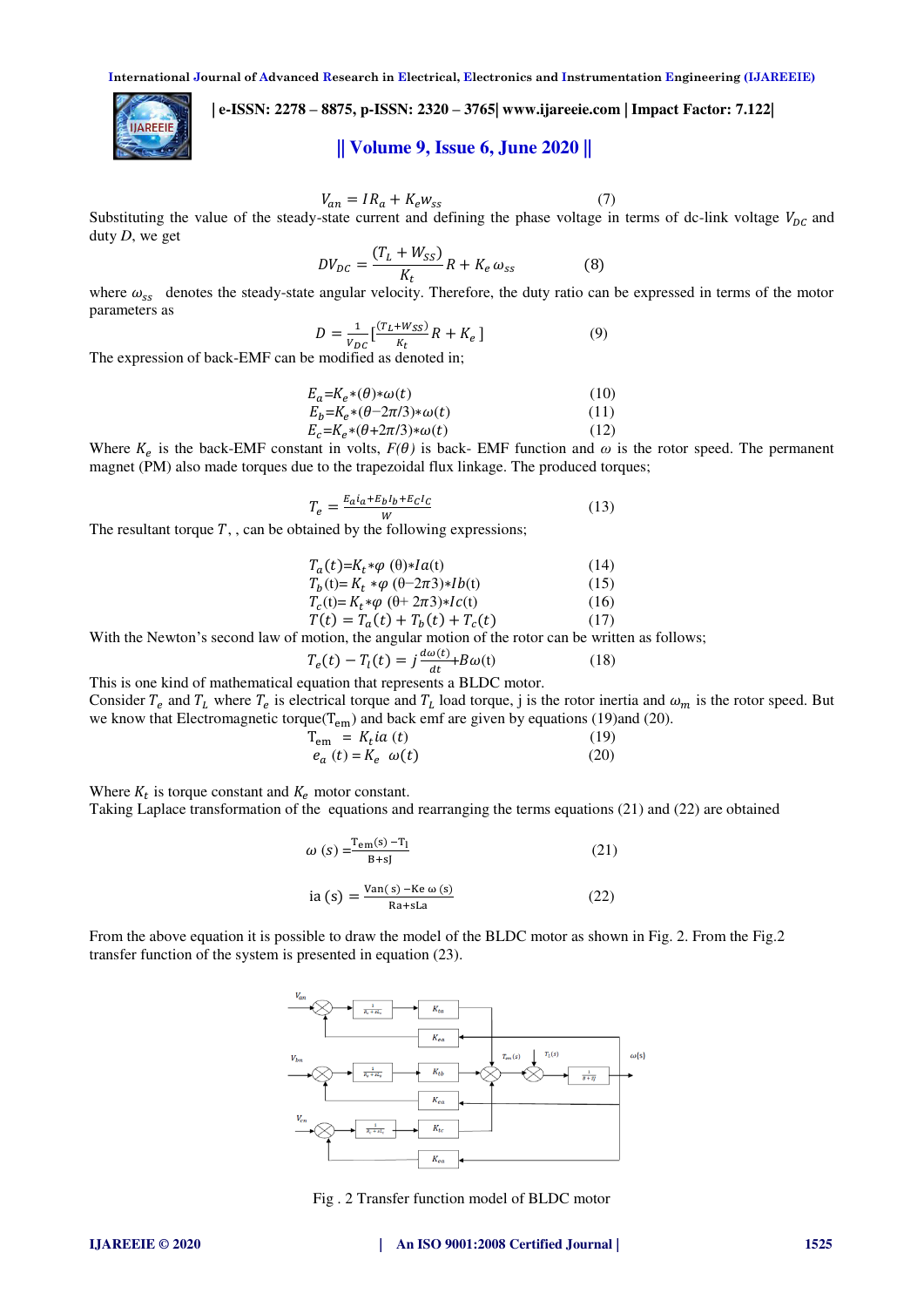

 **| e-ISSN: 2278 – 8875, p-ISSN: 2320 – 3765[| www.ijareeie.com](http://www.ijareeie.com/) | Impact Factor: 7.122|** 

#### **|| Volume 9, Issue 6, June 2020 ||**

$$
\frac{\omega(s)}{V(s)} = \frac{\frac{K_t}{J L_a}}{s^2 + \frac{(JR_a + BL_a)}{J L_a} s + \frac{BR_a + K_t K_e}{J L_a}}
$$
(23)

#### **III.FPGA CONTROL OF BLDC MOTOR**

Hysteresis current control and pulse width modulation (PWM) control combined with continuous control theory have produced the most widely used BLDC motor control techniques. Hysteresis current control is necessary toward achieving adequate servo performance, namely, instantaneous torque control, yielding faster speed response compared to PWM control. For most applications, proportional-integral (PI) current and speed compensators were enough to establish a well-regulated speed/torque controller. Linear system theory and conventional control theory are very well understood but they are highly complex and require extensive control systems knowledge to develop a well-designed controller. Discrete control theory allows these controllers to be digitally implemented with microcontrollers, microprocessors, or digital signal processors (dsps).

Digitizing analog control strategy will increases the complexity to the overall design procedure . In this project, digital PWM controller has been proposed for the control of bldc motor BLDC motor. This controller consider the BLDC motor as a digitalized system. Speed regulation is obtained by having variation in duty ratio, which makes the concept of the controller extremely simple for design and implementation.[9]

 FPGAs technology is widely adopted in many applications such as wired & wireless telecommunications, image processing, etc. Speed control of motor is another area were lots of researches were going on since, it can results in increases the expected performance along with reduced cost of control system .Nowadays fpgas is widely used in many different electric system applications such as PWM control of inverters , soft switching, STATCOM and electrical machines control).New generations of equipment must have higher performance parameters such as better efficiency and reduced electromagnetic interference also system flexibility so that the development and modification can be done with in a short span of time. All these improvements must be achieved along with decreasing the system cost. Brushless DC motor technology makes it possible to achieve these specifications. Such motor combine high reliability with high efficiency.<sup>[10][11]</sup>

#### **IV. PROPOSED TOPOLOGY**

#### **Four switch inverter fed BLDC motor**

The topology that generally used for bldc motor is a three-phase buck-derived converter or a three-phase inverter bridge. the input side constitutes of a three phase inverter with four switches that could be MOSFETs or insulated-gate bipolar transistors (IGBTs). anti-parallel diodes need to be connected if IGBTs were used as switches for carrying reverse currents, whereas MOSFETs use body diodes. MOSFETs give lower turn-off switching loss and usually lower diode forward drop, but that advantage can be compensated by higher voltage drop during turn on . Waveforms trapezoidal flux distribution for three phase BLDC motor are shown in Fig.3 . Approximately, the back EMF induced per phase of the motor winding is constant for 120◦, before and after which it changes linearly with rotor angle.



Fig. 3 Back Emf and sensor waveforms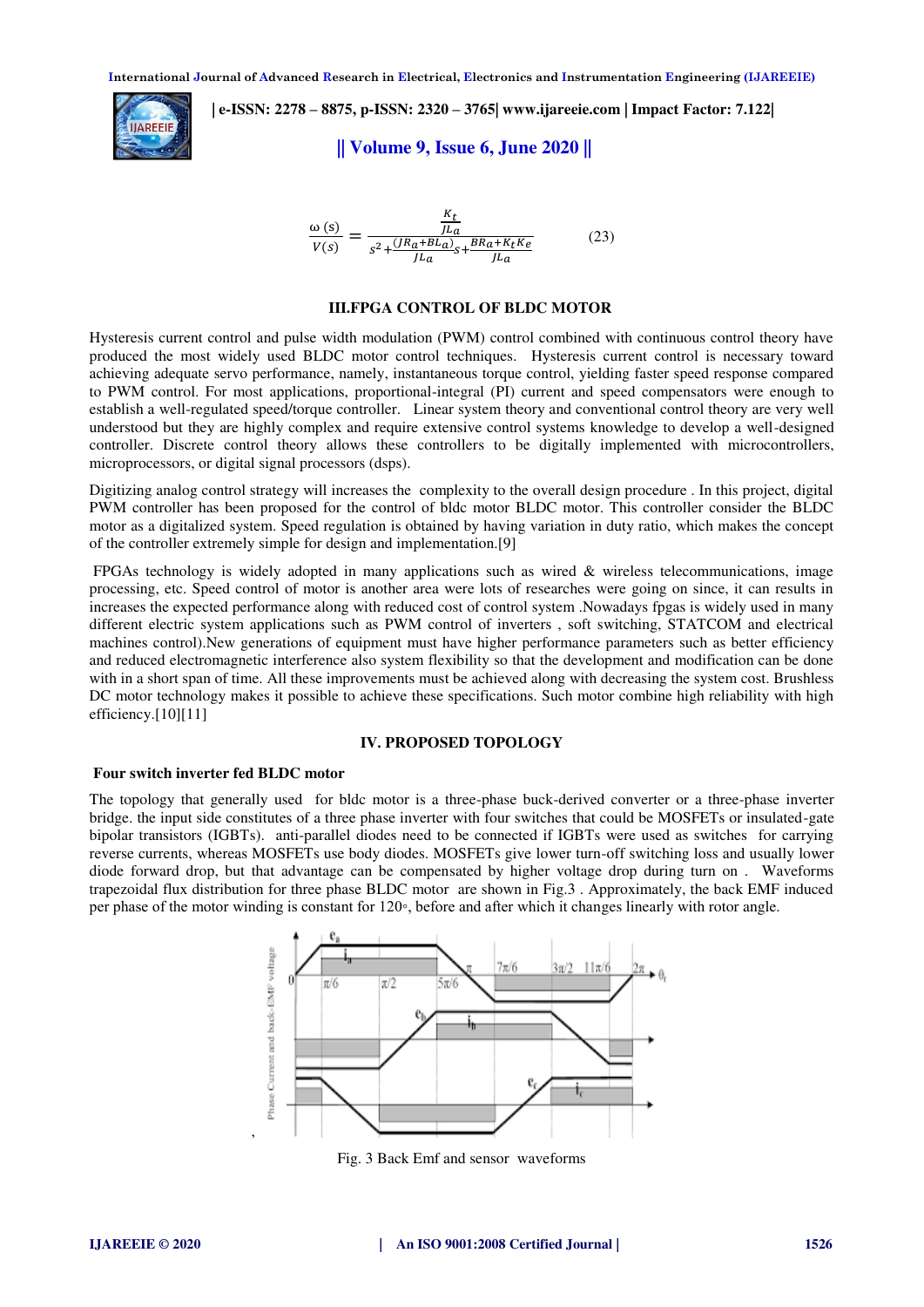

 **| e-ISSN: 2278 – 8875, p-ISSN: 2320 – 3765[| www.ijareeie.com](http://www.ijareeie.com/) | Impact Factor: 7.122|** 

# **|| Volume 9, Issue 6, June 2020 ||**

In this project instead of conventional six switch inverter we will be using a four switch inverter to drive the bldc motor.

#### **Four-switch converter for BLDC motor drives**.

In the four-switch configuration of the inverter is shown in the Fig. 4. Let "0"means the lower switch is turned on and "1" means the upper switch is turned on. In the case of six-switch converter, the switching status  $(0,0)$  and  $(1,1)$  cannot supply the DC –link voltage to the load. So the current cannot flow through the load at these instants and hence they are regarded as zero vectors.[12]

However, one of the phase will be always connected to the midpoint of the dc-link capacitors in the four-switch converter, and hence current flows even at the zero-vector . Moreover, the phase which is connected to the midpoint of dc-link capacitors is uncontrolled and only the resultant current flowing through the other two phases flow through this phase during the switching status  $(0, 1)$  and  $(1, 0)$ .

For a BLDC motor to generate maximum and constant output torque, their phase currents should be rectangular with 120° conducting and 60° non-conducting intervals. Also at each operating mode, only two phases are conducting and the other phase remains silent. However, in the four-switch converter based on the four switching vectors, the generation of 120°conducting and a 60° non-conducting current profiles is inherently difficult. That means the conventional PWM schemes employed for four switch induction motor drives cannot be directly applied to BLDC motor drives. [13]



Fig. 4 Four switch three phase inverter

Here the switching pulses will be generated on the basis of analysing the hall sensor feedback, since we are using sensor based control of BLDC motor. The truth table associated with hall sensor and corresponding switching pulse has shown below.

#### **Mode 1:**

Switch S1 is turned ON

Phase A and Phase C is conducting



Fig. 5. Four switch inverter mode-1

**Mode 2:** 

Switch S1 is S4 turned ON

Phase A and Phase B is conducting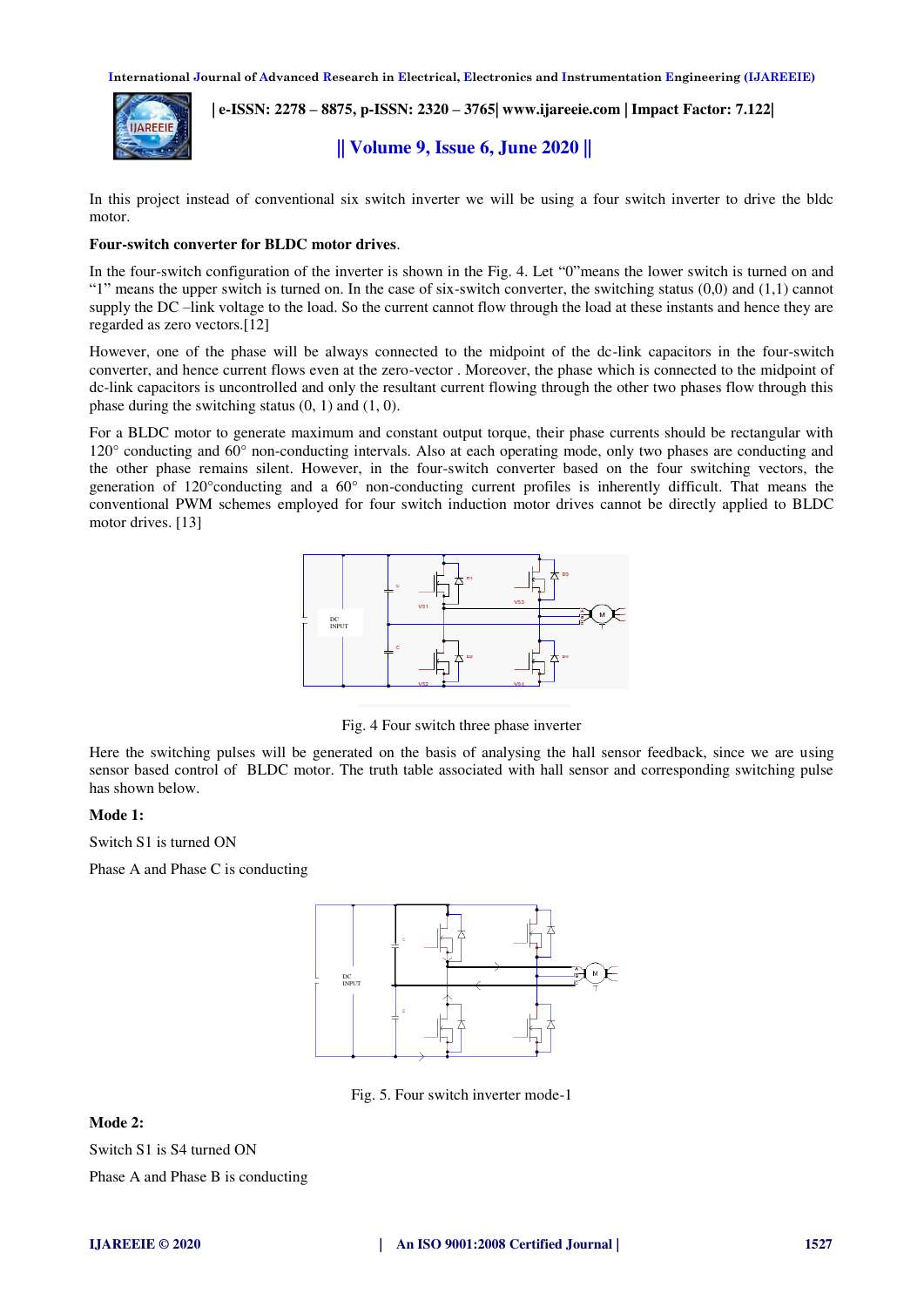

 **| e-ISSN: 2278 – 8875, p-ISSN: 2320 – 3765[| www.ijareeie.com](http://www.ijareeie.com/) | Impact Factor: 7.122|** 

# **|| Volume 9, Issue 6, June 2020 ||**



Fig. 6 Four switch inverter mode-2

**Mode 3:**  Switch S4 turned ON Phase C and Phase B is conducting



Fig. 7 Four switch inverter mode-3

## **Mode 4:**

Switch S2 turned ON Phase C and Phase A is conducting



Fig. 8 Four switch inverter mode-4

## **Mode 5:**

Switch S2 and S3 and turned ON Phase B and Phase A is conducting



Fig. 9 Four switch inverter mode-5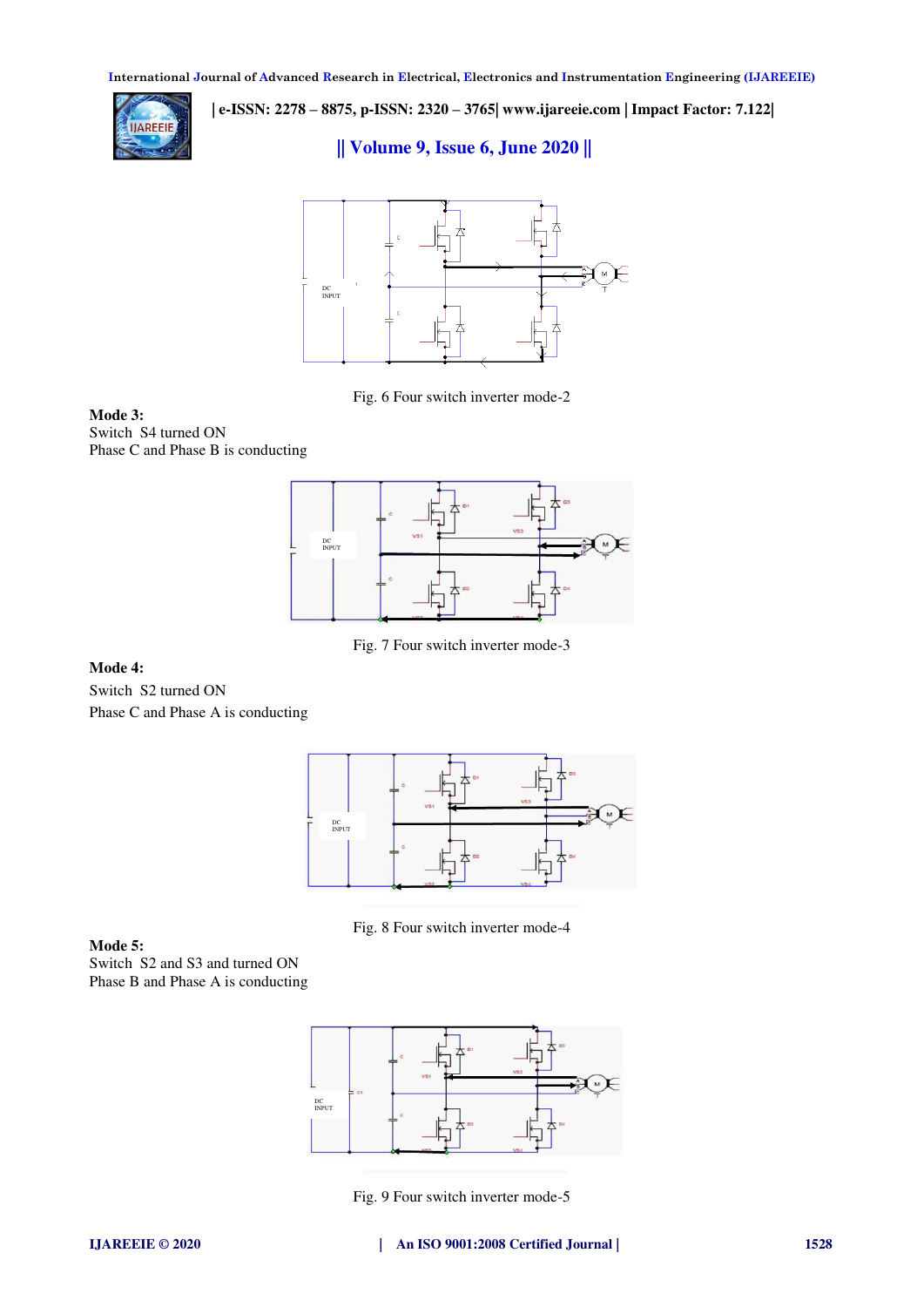

 **| e-ISSN: 2278 – 8875, p-ISSN: 2320 – 3765[| www.ijareeie.com](http://www.ijareeie.com/) | Impact Factor: 7.122|** 

**|| Volume 9, Issue 6, June 2020 ||** 

## **Mode 6:**

Switch S3 turned ON

Phase B and Phase C is conducting



Fig. 10 Four switch inverter mode-6

| <b>MODES</b> | <b>HALL</b> | HALL        | <b>HALL</b> | S <sub>1</sub> | $S_2$      | $S_3$      | $S_4$      |
|--------------|-------------|-------------|-------------|----------------|------------|------------|------------|
|              | A           | B           | C           |                |            |            |            |
| Mode 1       | <b>HIGH</b> | <b>HIGH</b> | LOW         | ON             | <b>OFF</b> | <b>OFF</b> | <b>OFF</b> |
| Mode 2       | LOW         | <b>HIGH</b> | LOW         | ON             | <b>OFF</b> | <b>OFF</b> | ON         |
| Mode 3       | LOW         | <b>HIGH</b> | <b>HIGH</b> | OFF            | <b>OFF</b> | <b>OFF</b> | ON         |
| Mode 4       | LOW         | LOW         | <b>HIGH</b> | <b>OFF</b>     | ON         | <b>OFF</b> | <b>OFF</b> |
| Mode 5       | <b>HIGH</b> | LOW         | <b>HIGH</b> | <b>OFF</b>     | ON         | ON         | OFF        |
| Mode 6       | <b>HIGH</b> | LOW         | LOW         | <b>OFF</b>     | <b>OFF</b> | ON         | <b>OFF</b> |

Table 1 Switching sequences for four switch converter

| Modes  | Active<br><b>Phases</b> | Current<br>restrains | Switching<br>devices |
|--------|-------------------------|----------------------|----------------------|
| Mode 1 | $+A, -C$                | $+I_A$ , $-I_C$      | $S_1$                |
| Mode 2 | $+A, +B$                | $+I_{A}$ , $-I_{R}$  | $S_1, S_4$           |
| Mode 3 | $+C.-B$                 | $+I_{C}$ , $-I_{B}$  | $S_4$                |
| Mode 4 | $+C$ ,-A                | $+I_{C}$ , $-I_{A}$  | $S_2$                |
| Mode 5 | $+B$ ,-A                | $+I_B$ , $-I_A$      | $S_2, S_3$           |
| Mode 6 | $+B-C$                  | $+I_B$ , $-I_C$      | $S_3$                |

Table 2 Working modes of four switch BLDC inverter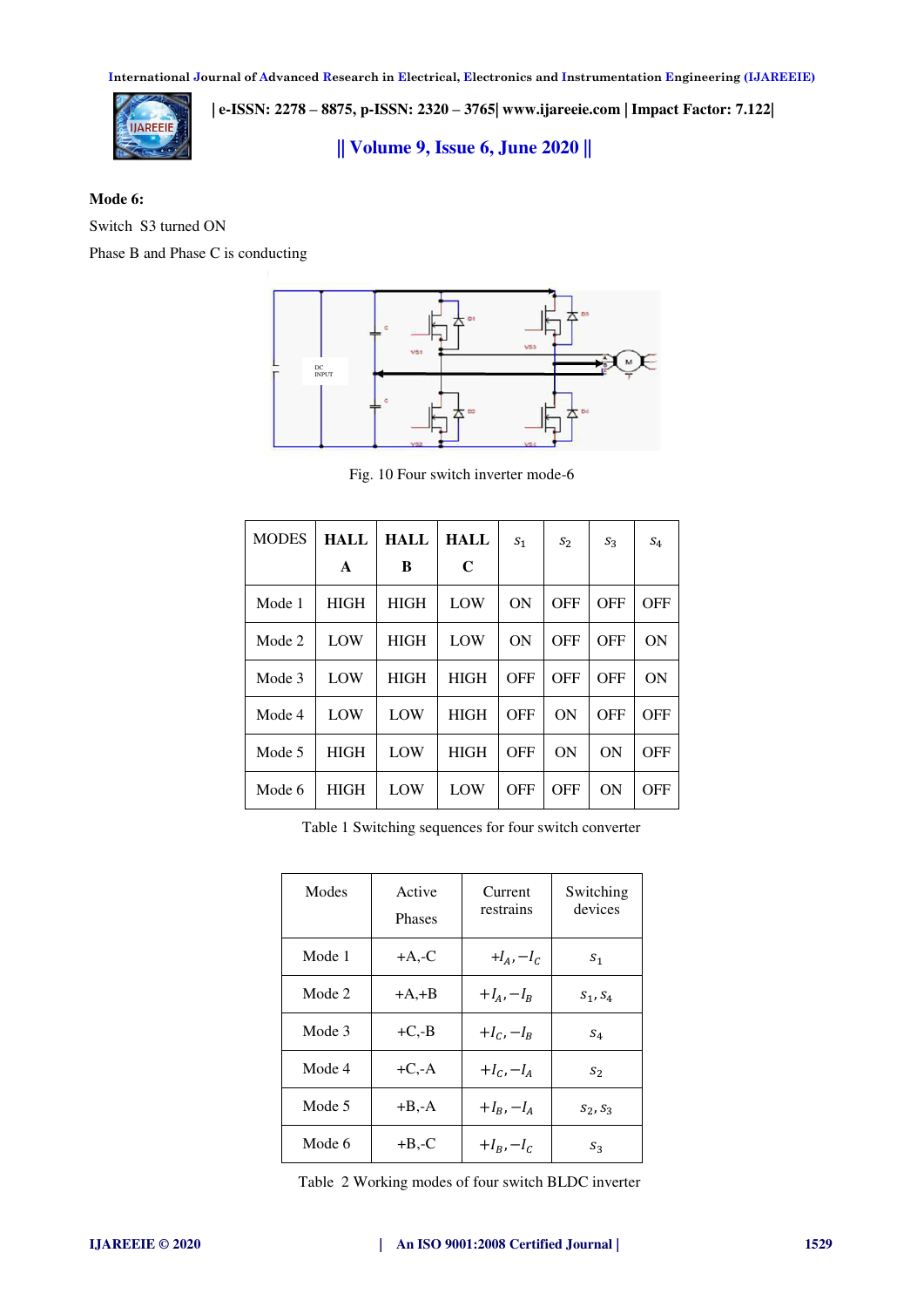

 **| e-ISSN: 2278 – 8875, p-ISSN: 2320 – 3765[| www.ijareeie.com](http://www.ijareeie.com/) | Impact Factor: 7.122|** 

# **|| Volume 9, Issue 6, June 2020 ||**



Fig. 12 Block diagram of proposed system

## **V. SIMULATION RESULTS**

The proposed BLDC motor control strategy is modeled in matlab/Simulink using Simscape library. Data of the experimental BLDC motor is given in the Table I is used in the motor drive model. BLDC motor commutation is done with the help of inbuilt Hall Effect position sensors signals

A three phase four switch VSI is modeled using Metal Oxide Semiconductor Field Effect Transistor (MOSFET) switches based on experimental inverter drive. Six-step switching algorithm is used to drive the four switch inverter drive of BLDC motor.

| Number of phases           | 3          |  |
|----------------------------|------------|--|
| Number of $poles(P)$       | 3          |  |
| Rated voltage              | 48V        |  |
| Per phase resistance $(R)$ | $2.18$ ohm |  |
| Inductance(L)              | 2.3mh      |  |
| Rated Torque(T)            | .00269Nm/A |  |
| Rated speed                | $3000$ rpm |  |

## Table 3 Specifications of experimental BLDC motor



Fig.13 Stator current waveform



Fig.14 Three phase current output of four switch inverter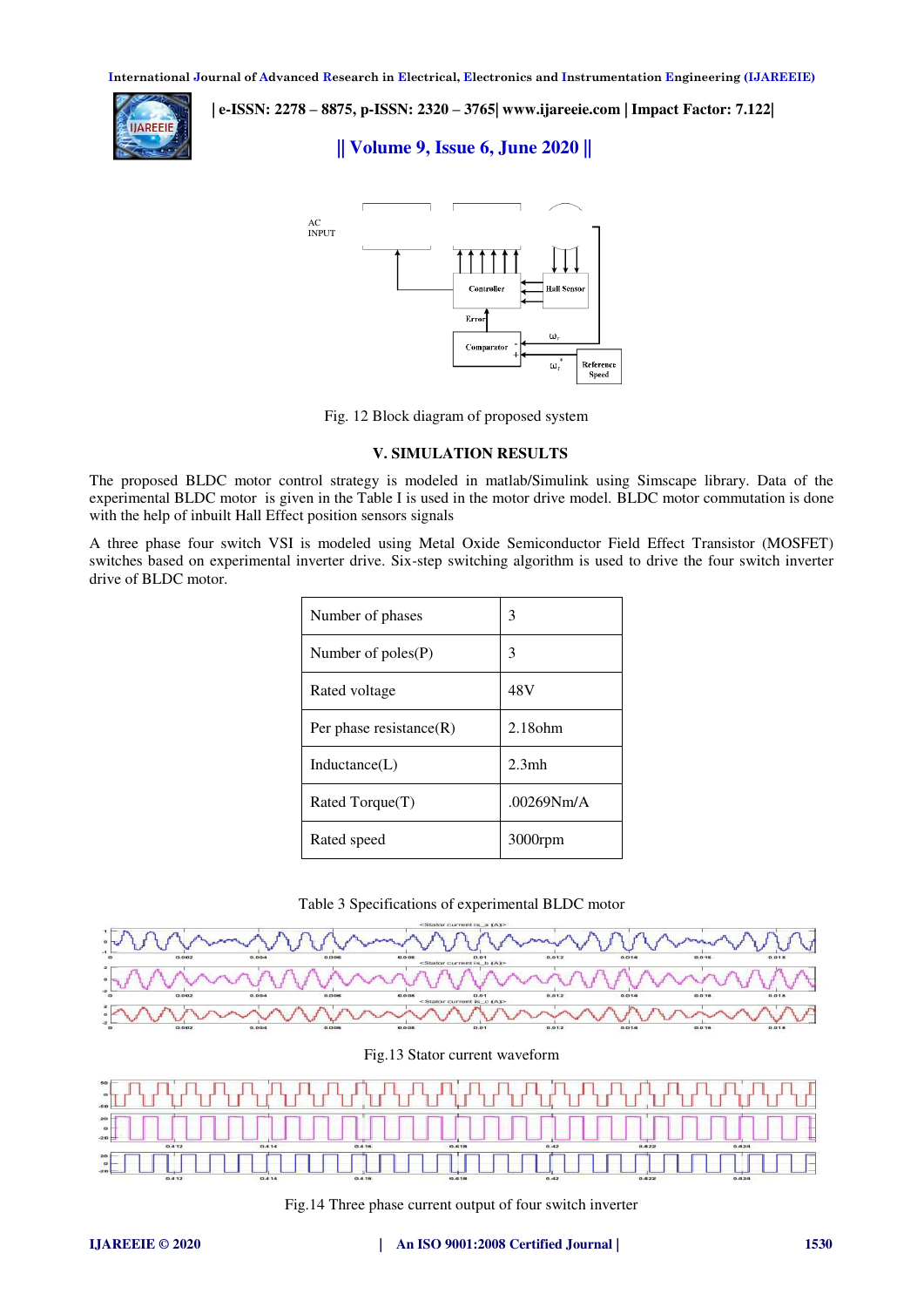

 **| e-ISSN: 2278 – 8875, p-ISSN: 2320 – 3765[| www.ijareeie.com](http://www.ijareeie.com/) | Impact Factor: 7.122| || Volume 9, Issue 6, June 2020 ||** 



Fig. 12 Simulation model of BLDC motor drive



Fig. 18 Rotor speed in RPM